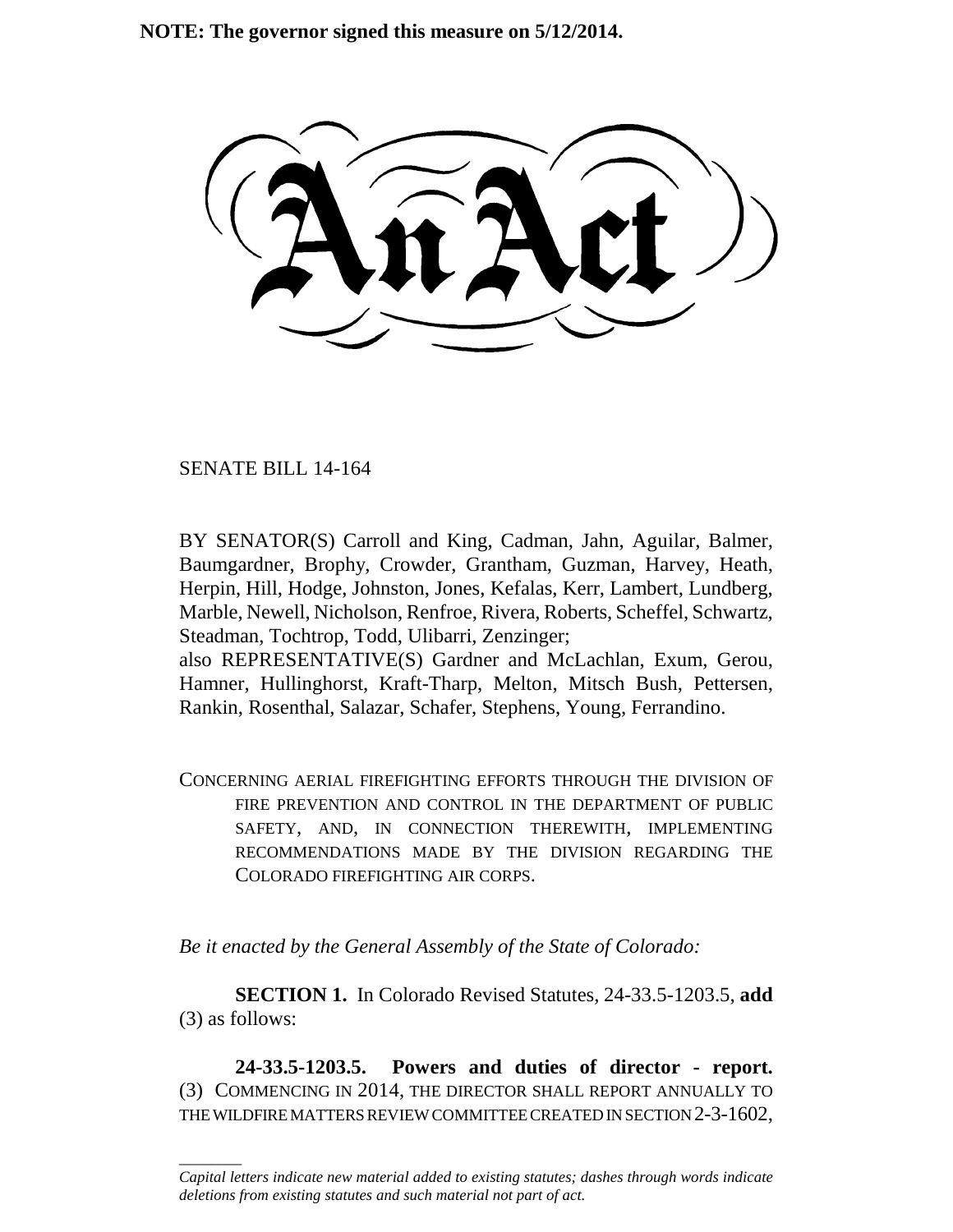C.R.S., REGARDING THE CURRENT NATURE AND MAGNITUDE OF THE STATE'S WILDFIRE SITUATION, THE STATUS OF WILDFIRE PREPAREDNESS AND PRESCRIBED BURNS IN THE STATE, INCLUDING AVAILABLE RESOURCES, AND THE CHALLENGES TO ADDRESSING THE STATE'S WILDFIRE THREAT. THE REPORT REQUIRED BY THIS SUBSECTION (3) IS EXEMPT FROM THE AUTOMATIC EXPIRATION DESCRIBED IN SECTION 24-1-136 (11).

**SECTION 2.** In Colorado Revised Statutes, 24-33.5-1228, **amend** (3) (a) and (4); and **add** (2.5), (5), (6), and (7) as follows:

**24-33.5-1228. Colorado firefighting air corps - creation powers - aircraft acquisitions required - center of excellence - Colorado firefighting air corps fund - creation - report - legislative declaration - rules.** (2.5) (a) WITHIN EIGHTEEN MONTHS AFTER THE EFFECTIVE DATE OF THIS SUBSECTION (2.5), THE DIVISION SHALL OPERATE A CENTER OF EXCELLENCE FOR ADVANCED TECHNOLOGY AERIAL FIREFIGHTING, ALSO REFERRED TO IN THIS SECTION AS THE "CENTER OF EXCELLENCE", BASED ON THE INNOVATIONS PROPOSED, ANALYZED, REVIEWED, EVALUATED, OR IMPLEMENTED BY THE C-FAC IN THE TECHNOLOGY, TACTICS, AND ECONOMICS OF AERIAL RESOURCES, PARTICULARLY IN CONNECTION WITH THE ACTIVITIES DESCRIBED IN SUBPARAGRAPHS (I) AND (II) OF PARAGRAPH (a) OF SUBSECTION (2) OF THIS SECTION.THE EXECUTIVE DIRECTOR SHALL INCLUDE IN HIS OR HER ANNUAL REPORT REQUIRED UNDER SECTION 2-7-203,C.R.S., AN UPDATE REGARDING THE CENTER OF EXCELLENCE, INCLUDING THE CENTER'S ACTIVITIES, FINDINGS, AND NEEDS.

(b) THE CENTER OF EXCELLENCE SHALL PERFORM, BUT IS NOT LIMITED TO, THE FOLLOWING FUNCTIONS:

(I) SERVE AS AN INTEGRATED REPOSITORY FOR SCIENCE-BASED EVALUATION OF THE THREE FUNDAMENTAL CONTRIBUTING FACTORS TO SUCCESSFUL AERIAL FIREFIGHTING: EFFECTIVENESS, EFFICIENCY, AND SUSTAINABILITY;

(II) REVIEW CURRENT REGULAR RESEARCH AND ASSESSMENT PROJECTS TO EVALUATE:

(A) NEW AND EXISTING TECHNOLOGIES FOR INTEGRATION INTO TACTICAL FIRE SCENARIOS IN A VARIETY OF SETTINGS, SUCH AS INITIAL

## PAGE 2-SENATE BILL 14-164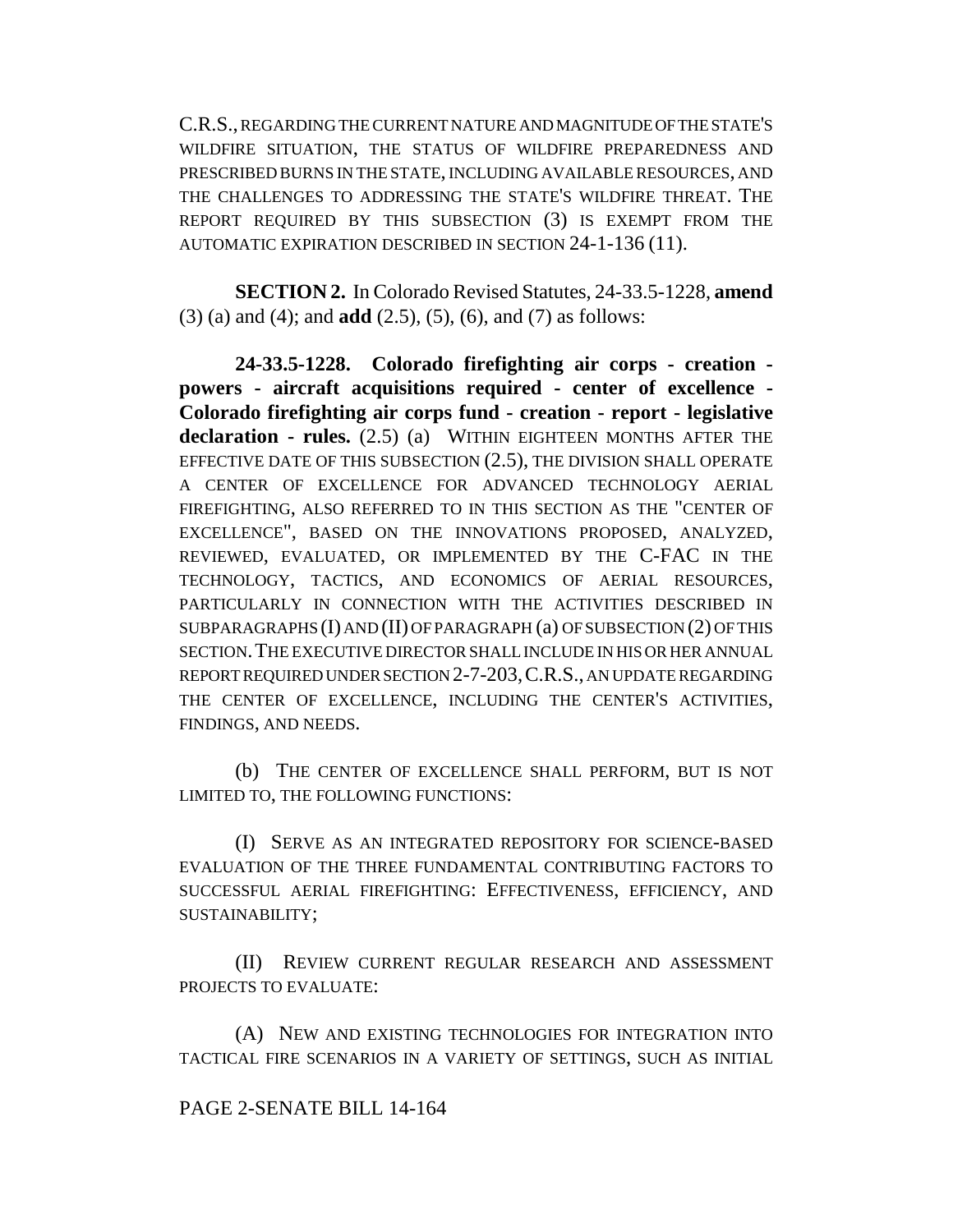ATTACK, NIGHT OPERATIONS, AND OPERATIONS IN WILDLAND URBAN INTERFACE AREAS; AND

(B) SUSTAINABLE CONTRACTING AND VALUE PROPOSITIONS TO DETERMINE WHICH TECHNOLOGIES AND CONTRACT VEHICLES ARE MOST ADVANTAGEOUS AND COST-EFFECTIVE TO ENTITIES PERFORMING OR PROVIDING AERIAL FIREFIGHTING; AND

(III) REVIEW CURRENT DATA AND DOCUMENTATION ON SCIENCE AND TECHNOLOGY RELEVANT TO AERIAL FIREFIGHTING AND MAKE THE RESULTS OF THE CENTER OF EXCELLENCE'S RESEARCH AND ASSESSMENT PROJECTS AVAILABLE TO PERSONS INTERESTED IN AERIAL FIREFIGHTING EFFECTIVENESS, EFFICIENCY, AND SUSTAINABILITY, INCLUDING FIRE MANAGERS, POLICY DECISION-MAKERS, SCIENTISTS, STUDENTS, AND ANY OTHER REQUESTING PERSONS.

(3) (a) The division shall administer the Colorado firefighting air corps fund, which fund is hereby created in the state treasury. The division is authorized to seek and accept gifts, grants, reimbursements, INVESTMENTS, BOND REVENUES, SALES PROCEEDS, COMMISSIONS FOR SERVICES, SPONSORSHIPS, ADVERTISING FEES, LICENSING FEES, PROFITS, or donations from private or public sources for the purposes of this section. The fund consists of all moneys that may be appropriated to the fund by the general assembly, and all private and public funds received through gifts, grants, reimbursements, INVESTMENTS, BOND REVENUES, SALES PROCEEDS, COMMISSIONS FOR SERVICES, SPONSORSHIPS, ADVERTISING FEES, LICENSING FEES, PROFITS, or donations that are transmitted to the state treasurer and credited to the fund. All interest earned from the investment of moneys in the fund are credited to the fund. The moneys in the fund are hereby continuously appropriated for the purposes indicated in paragraph (c) of this subsection (3). Any moneys not expended at the end of the fiscal year remain in the fund.

(4) During the second regular session of the sixty-ninth general assembly, but prior to April 1, 2014, the division shall submit a report to the joint budget committee and to the members of the general assembly that sets forth the division's analysis of the feasibility of continuing the C-FAC and whether more efficacious firefighting alternatives to the C-FAC exist. The report shall include the division's recommendations, if any, to enhance the state's ability to conduct aerial firefighting through the C-FAC,

## PAGE 3-SENATE BILL 14-164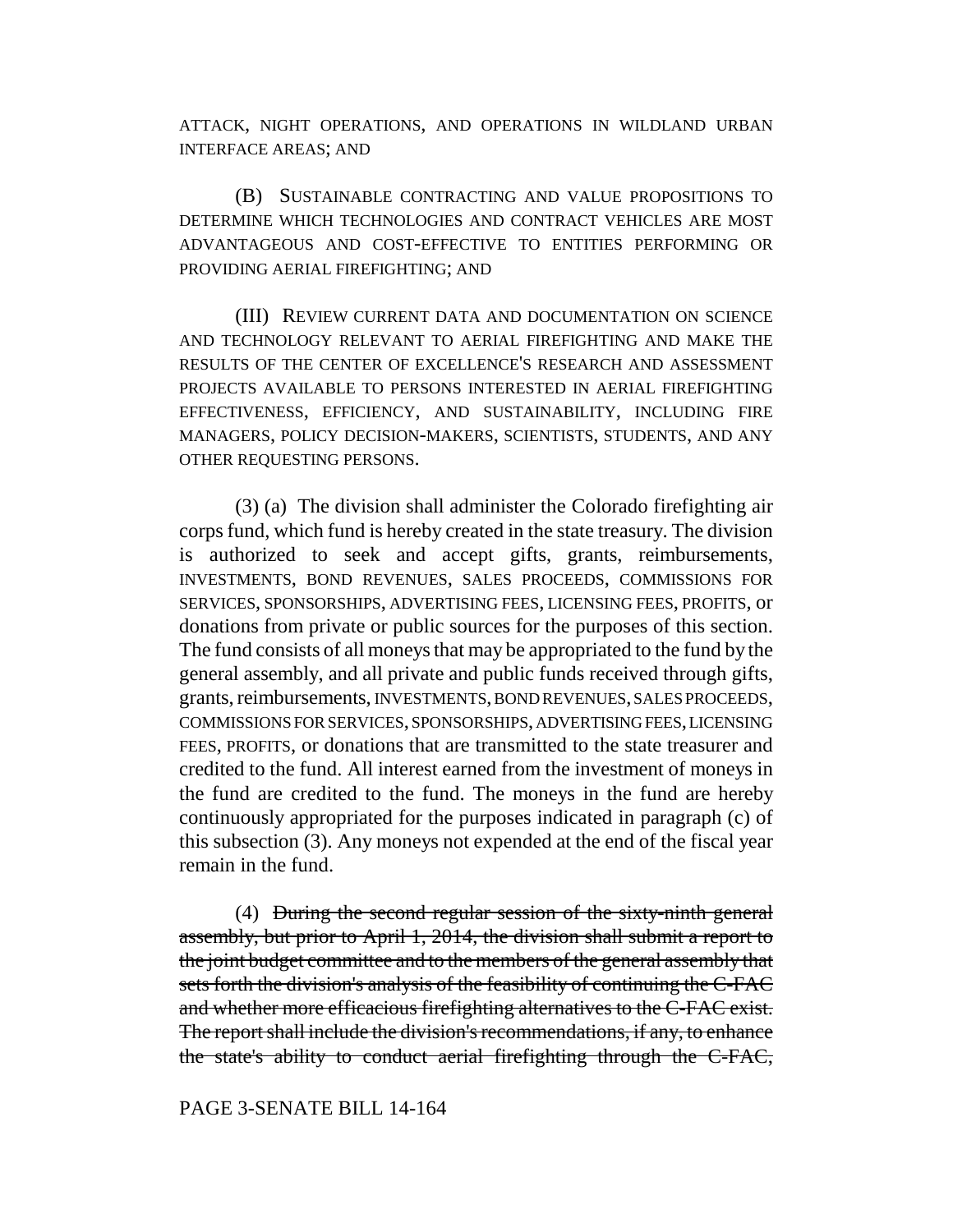including budget requests for direct and indirect costs related to the activities described in paragraph (a) of subsection  $(2)$  of this section THE DIRECTOR SHALL INCLUDE, IN HIS OR HER ANNUAL REPORT TO THE WILDFIRE MATTERS REVIEW COMMITTEE REQUIRED UNDER SECTION 24-33.5-1203.5 (3), AN UPDATE REGARDING THE DIVISION'S ACTIVITIES UNDER THIS SECTION, INCLUDING THE NUMBER AND TYPE OF AERIAL FIREFIGHTING RESOURCES ACQUIRED OR CONTRACTED FOR DURING THE FIRE SEASON IN WHICH THE COMMITTEE MEETS, AN ASSESSMENT OF THE EFFECTIVENESS OF THE AERIAL FIREFIGHTING PROGRAM, AN ESTIMATE OF ANTICIPATED BUDGET AND OTHER RESOURCE NEEDS TO SUSTAIN OR IMPROVE THE C-FAC'S OPERATIONS, AND OTHER INFORMATION RELATED TO AERIAL FIREFIGHTING THAT THE DIRECTOR DEEMS PERTINENT.

(5) (a) AS SOON AS PRACTICABLE AFTER THE EFFECTIVE DATE OF THIS SUBSECTION (5), THE DIVISION SHALL ACQUIRE OR CONTRACT FOR FIREFIGHTING AIRCRAFT FOR USE DURING THE 2014 FIRE SEASON. IN MAKING SUCH ACQUISITIONS OR CONTRACTS, THE DIVISION SHALL ADHERE, AS NEARLY AS FEASIBLE AND APPROPRIATE AND WITHIN AVAILABLE APPROPRIATIONS, TO THE RECOMMENDATIONS MADE IN THE DIVISION'S "SPECIAL REPORT: COLORADO FIREFIGHTING AIR CORPS, REPORT TO THE GOVERNOR AND GENERAL ASSEMBLY ON STRATEGIES TO ENHANCE THE STATE'S AERIAL FIREFIGHTING CAPABILITIES", DATED MARCH 28, 2014; EXCEPT THAT NOTHING IN THIS SUBSECTION (5):

(I) REQUIRES THE DIRECTOR TO CONTRACT FOR EXCLUSIVE USE OF ANY AIRCRAFT; OR

(II) LIMITS THE DIRECTOR'S ABILITY TO DETERMINE THE ACTUAL NUMBER, KIND, TYPE, AND LOCATION OF AVIATION ASSETS BASED ON PREPAREDNESS LEVELS, WILDFIRE RISK AND ACTIVITY, WEATHER, LOCATION OF OTHER AERIAL ASSETS, AVAILABLE APPROPRIATIONS, AND OTHER APPROPRIATE CRITERIA.

(b) NOTHING IN THIS SUBSECTION (5) ABROGATES, REDUCES, OR OTHERWISE AFFECTS THE DIVISION'S POWERS UNDER SUBSECTION (2) OF THIS SECTION WITH REGARD TO SUBSEQUENT FIRE SEASONS, INCLUDING THE AUTHORITY TO OBTAIN OR ARRANGE FOR SUITABLE AIRCRAFT AND ASSOCIATED RESOURCES.

(c) IN ADDITION TO THE ACQUISITIONS OR CONTRACTS MADE

## PAGE 4-SENATE BILL 14-164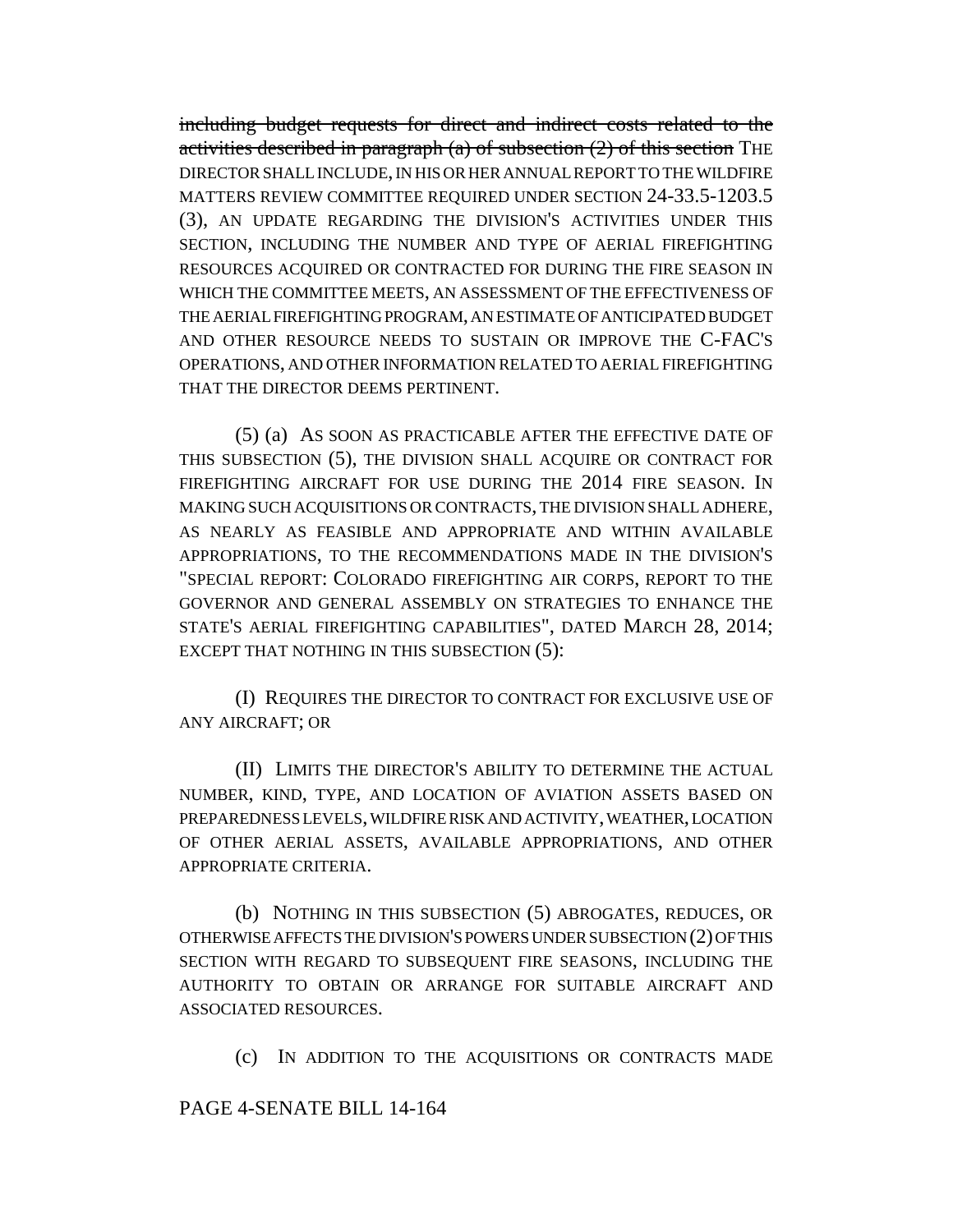PURSUANT TO PARAGRAPH (a) OF THIS SUBSECTION (5), THE DIVISION MAY USE ANY APPROPRIATIONS FOR THE COLORADO FIREFIGHTING AIR CORPS FOR THE CENTER OF EXCELLENCE DESCRIBED IN SUBSECTION (2) OF THIS SECTION.

(6) THE DIVISION SHALL SEEK TO MAXIMIZE ITS AERIAL FIREFIGHTING CAPACITY CONSISTENT WITH THE RECOMMENDATIONS OF THE DIRECTOR AND WITHIN THE DIVISION'S AVAILABLE BUDGET.

(7) THE DIRECTOR MAY ESTABLISH GENERAL STATEMENTS OF POLICY OR PROMULGATE RULES AS HE OR SHE DEEMS NECESSARY OR CONVENIENT TO IMPLEMENT THIS SECTION, INCLUDING SPECIFYING ADDITIONAL FUNCTIONS TO BE PERFORMED BY, OR METHODS OF OPERATION OF, THE CENTER OF EXCELLENCE CREATED IN SUBSECTION (2) OF THIS SECTION. RULES SHALL BE ADOPTED IN ACCORDANCE WITH ARTICLE 4 OF THIS TITLE.

**SECTION 3.** In Colorado Revised Statutes, 2-3-1602, **add** (1.5) as follows:

**2-3-1602. Wildfire matters review committee - creation - repeal of part.** (1.5) (a) IN 2014, IN ADDITION TO ANY OTHER MATTERS IT CONSIDERS, THE COMMITTEE SHALL CONSIDER THE CREATION OF A COLORADO WILDLAND AND PRESCRIBED FIRE ADVISORY COMMISSION UNDER THE DIVISION OF FIRE PREVENTION AND CONTROL IN THE DEPARTMENT OF PUBLIC SAFETY, ALSO REFERRED TO IN THIS SUBSECTION (1.5) AS THE "ADVISORY COMMISSION". THE PURPOSE OF THE ADVISORY COMMISSION WILL BE TO ASSIST THE DIRECTOR OF THE DIVISION OF FIRE PREVENTION AND CONTROL IN PERFORMING HIS OR HER DUTIES. THE COMMITTEE SHALL MAKE SPECIFIC FINDINGS AND RECOMMENDATIONS REGARDING THE APPROPRIATE COMPOSITION OF THE ADVISORY COMMISSION, LENGTH OF TERMS, AND THE TYPES OF EXPERTISE AND INTERESTS THAT SHOULD BE REPRESENTED.

(b) ON OR BEFORE DECEMBER 1, 2014, THE COMMITTEE SHALL SUBMIT ITS SPECIFIC RECOMMENDATIONS PERTAINING TO THE ADVISORY COMMISSION TO THE AGRICULTURE, LIVESTOCK, AND NATURAL RESOURCES COMMITTEE OF THE HOUSE OF REPRESENTATIVES AND THE AGRICULTURE, NATURAL RESOURCES, AND ENERGY COMMITTEE OF THE SENATE, OR ANY SUCCESSOR COMMITTEES. NOTHING IN THIS PARAGRAPH (b) PREVENTS THE

## PAGE 5-SENATE BILL 14-164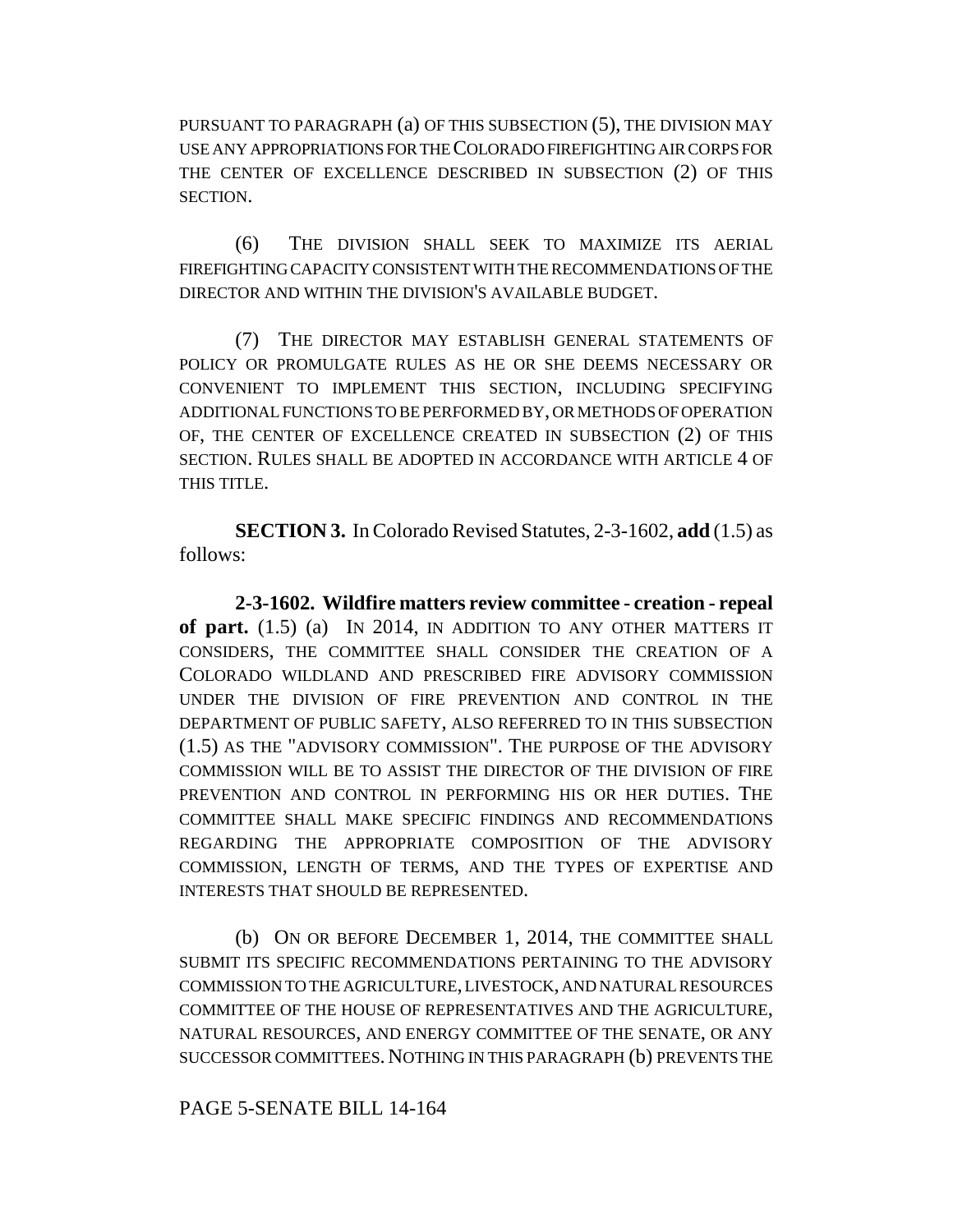COMMITTEE FROM PROPOSING LEGISLATION REGARDING THE CREATION OF THE ADVISORY COMMISSION.

**SECTION 4. Appropriation.** In addition to any other appropriation, there is hereby appropriated, to the department of public safety, for the fiscal year beginning July 1, 2014, 19.3 FTE, or so much thereof as may be necessary, to be allocated to the division of fire prevention and control for firefighting aircrew and personnel as well as the operation of a center of excellence for advanced technology aerial firefighting.

**SECTION 5. Safety clause.** The general assembly hereby finds,